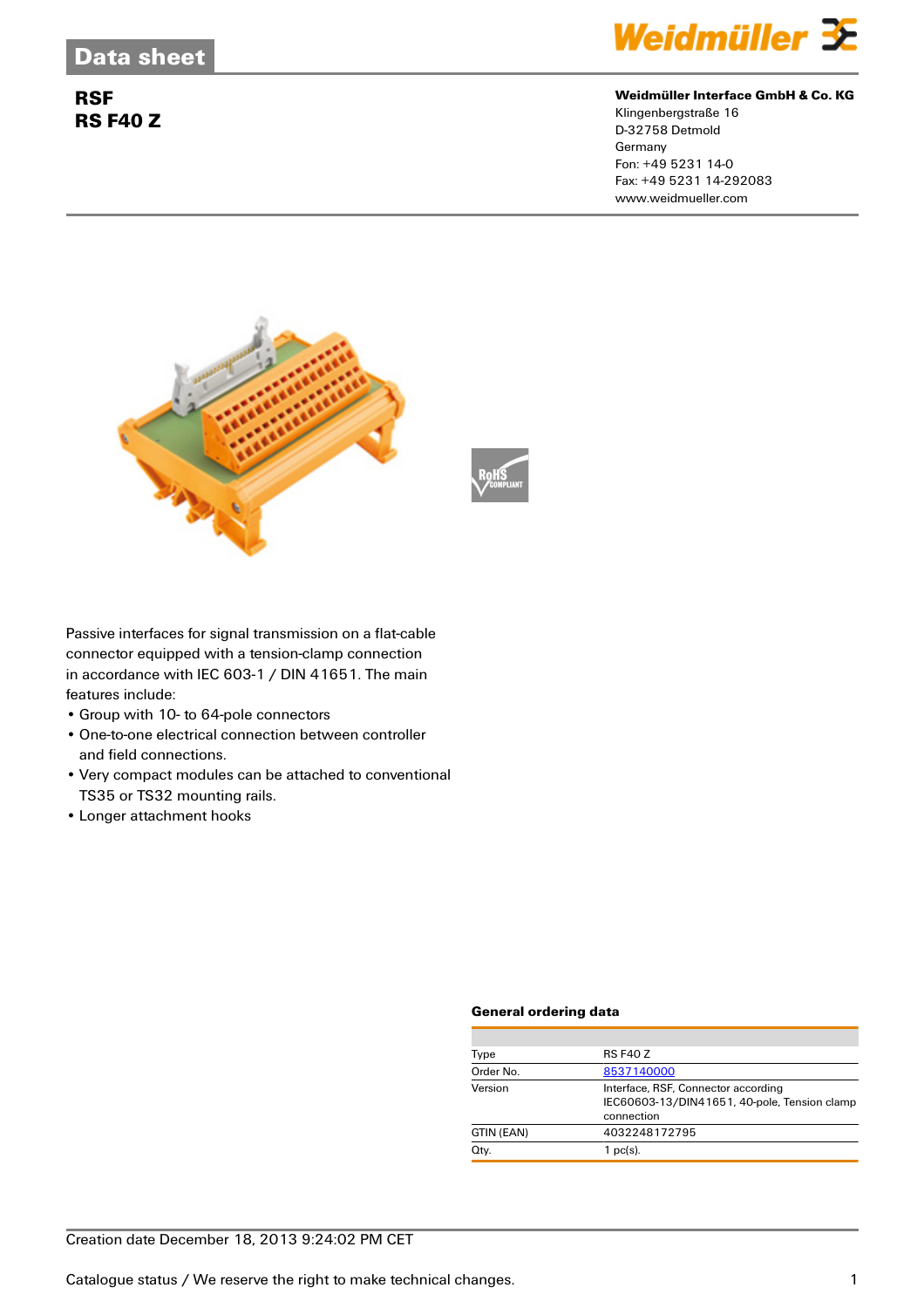## **RSF RS F40 Z**

# **Technical data**



### **Weidmüller Interface GmbH & Co. KG**

Klingenbergstraße 16 D-32758 Detmold Germany Fon: +49 5231 14-0 Fax: +49 5231 14-292083

| <b>Dimensions and weights</b>            |                                                                  |                                      |                       |  |
|------------------------------------------|------------------------------------------------------------------|--------------------------------------|-----------------------|--|
|                                          |                                                                  |                                      |                       |  |
| Length                                   | 115 mm                                                           | Width                                | 87 mm                 |  |
| Height                                   | 64 mm                                                            | Net weight                           | 198 g                 |  |
| <b>Temperatures</b>                      |                                                                  |                                      |                       |  |
|                                          |                                                                  |                                      |                       |  |
| Operating temperature                    | $0+55^{\circ}C$                                                  | Storage temperature                  | $-40+70$ °C           |  |
| <b>Connection Data</b>                   |                                                                  |                                      |                       |  |
| Connection on control side               | Connector according                                              | Number of poles (control side)       |                       |  |
|                                          | IEC60603-13/DIN41651                                             |                                      | 40-pole               |  |
| Connection (field side)                  | LM2NZF 5.08mm                                                    | Earthing                             | No                    |  |
| <b>Rating data</b>                       |                                                                  |                                      |                       |  |
| Rated voltage                            | 60 V AC / 75 V DC                                                | Rated current per connection         | 1 A                   |  |
| <b>Insulation coordination (EN50178)</b> |                                                                  |                                      |                       |  |
|                                          |                                                                  |                                      |                       |  |
| According to                             | <b>DIN EN 50178</b>                                              | Rated insulation voltage             | 100 V                 |  |
| Surge voltage category                   | $\mathbf{II}$                                                    | Pollution severity level             | $\overline{2}$        |  |
| Pulse voltage test (1,2/50µs)            | 0.8 kV                                                           |                                      |                       |  |
| <b>Connection field</b>                  |                                                                  |                                      |                       |  |
|                                          |                                                                  |                                      |                       |  |
| Type of connection                       | Tension clamp connection                                         | Clamping range, min.                 | $0.13 \text{ mm}^2$   |  |
| Clamping range, max.                     | $2.5$ mm <sup>2</sup>                                            | Solid, min. H05(07) V-U              | $0.2 \text{ mm}^2$    |  |
| Solid, max. H05(07) V-U                  | $2.5$ mm <sup>2</sup>                                            | Flexible, min. H05(07) V-K           | $0.2$ mm <sup>2</sup> |  |
| Flexible, max. H05(07) V-K               | $1.5$ mm <sup>2</sup>                                            | Flexible with sleeve, max.           | $1.5$ mm <sup>2</sup> |  |
| Flexible with sleeve, min.               | $0.25$ mm <sup>2</sup>                                           | Sleeve with plastic collar, max.     | $1.5$ mm <sup>2</sup> |  |
| Min. wire cross-section, AWG [field]     | <b>AWG 24</b><br>$7.5 \text{ mm}$                                | Max. wire cross-section, AWG [field] | <b>AWG 14</b>         |  |
| Stripping length                         |                                                                  |                                      |                       |  |
| <b>Classifications</b>                   |                                                                  |                                      |                       |  |
| <b>ETIM 3.0</b>                          | EC001419                                                         | <b>UNSPSC</b>                        | 30-21-18-01           |  |
| eClass 5.1                               | 27-24-22-04                                                      | eClass 6.2                           | 27-24-22-04           |  |
| eClass 7.1                               | 27-24-22-04                                                      |                                      |                       |  |
| Product information                      |                                                                  |                                      |                       |  |
|                                          |                                                                  |                                      |                       |  |
| Descriptive text accessories             | Refer to the "Universal cables PAC-UNIV" section in this chapter |                                      |                       |  |
| <b>Approvals</b>                         |                                                                  |                                      |                       |  |
| Approvals                                |                                                                  |                                      |                       |  |
|                                          | $\epsilon^{\text{user}}$                                         |                                      |                       |  |
|                                          |                                                                  |                                      |                       |  |
| <b>ROHS</b>                              | Conform                                                          |                                      |                       |  |

Creation date December 18, 2013 9:24:02 PM CET